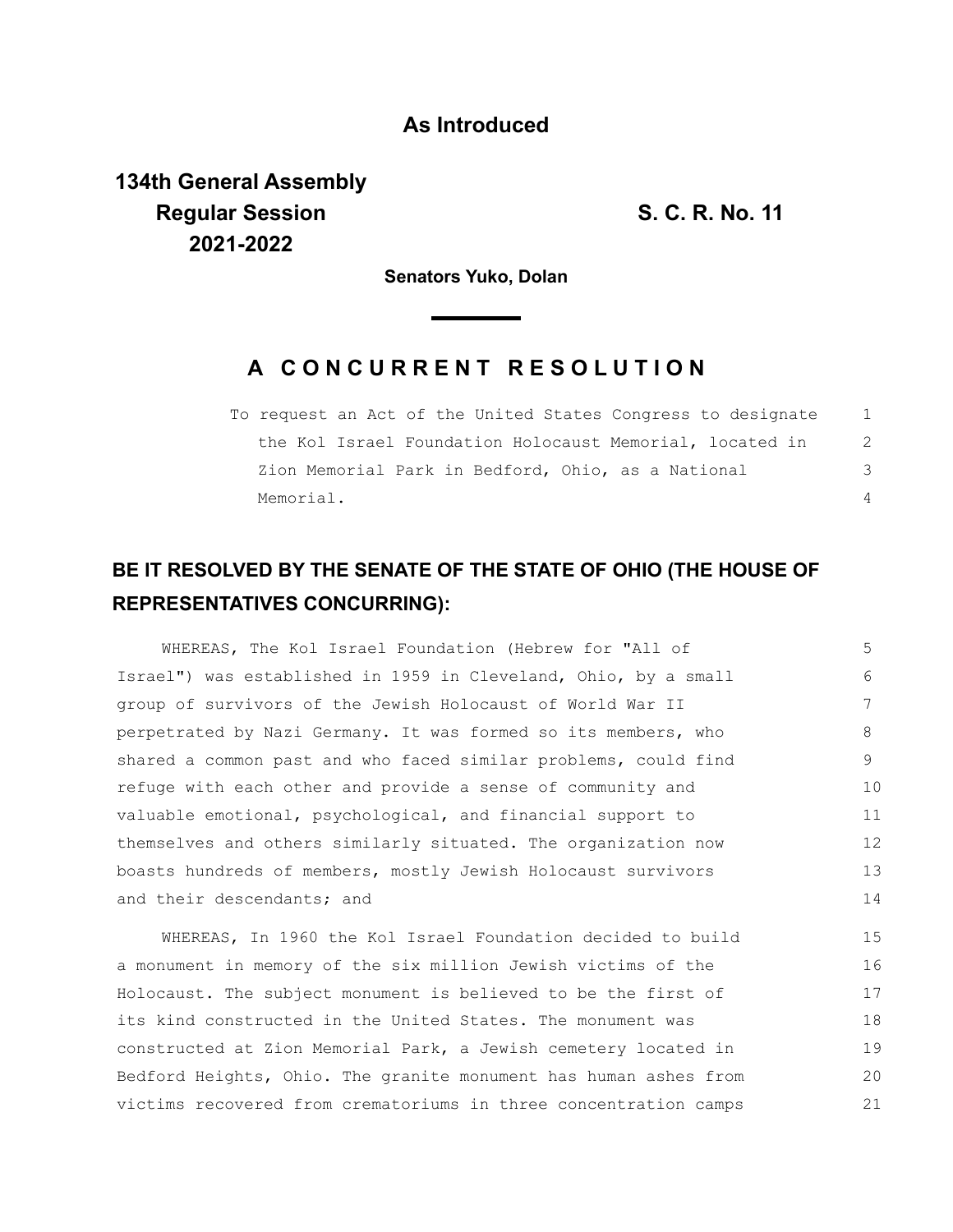#### **S. C. R. No. 11** Page 2 **As Introduced**

as well as other artifacts: teeth, hair, and bars of soap made from pure Jewish fat, buried beneath it in six small caskets. Victims' names also are engraved on its walls to honor the dead. The monument was dedicated on May 28, 1961. In attendance at the ceremony were hundreds of people including Cleveland Mayor Anthony J. Celebrezze, military color guard, and other dignitaries, and it is the site of an annual memorial service presented by Kol Israel Foundation each fall with the support of the Jewish Federation of Cleveland. The event serves as an opportunity for families to say the Mourner's Kaddish for departed Holocaust victims who did not receive a proper burial or do not have a known grave; and 22 23 24 25 26 27 28 29 30 31 32 33

WHEREAS, The monument has been expanded, and is surrounded by low granite circular walls where additional names of Holocaust survivors, and their departed family members, have been engraved. One section also contains the names of several American astronauts and one Israeli astronaut, Ilan Ramon, a son of Holocaust survivors, who died in the Columbia Space Shuttle disaster in 2003. The wall also contains the quote of General Dwight D. Eisenhower who upon liberating a concentration camp stated: "The things I saw beggar description…The visual evidence and the verbal testimony of starvation, cruelty, and bestiality were so overpowering as to leave me a bit sick"; and

WHEREAS, The historical significance of the Kol Israel Monument is without question as it is a holy site containing human remains and where prayers for the departed are recited. It signifies the duty to remember the past atrocities of World War II so that they will not be repeated. It is an educational location as well, signifying the events of the war and its victims and stands to remind us of the motto of the Jewish victims-"Never Again"; and 45 46 47 48 49 50 51 52

WHEREAS, The memorial received official historic

53